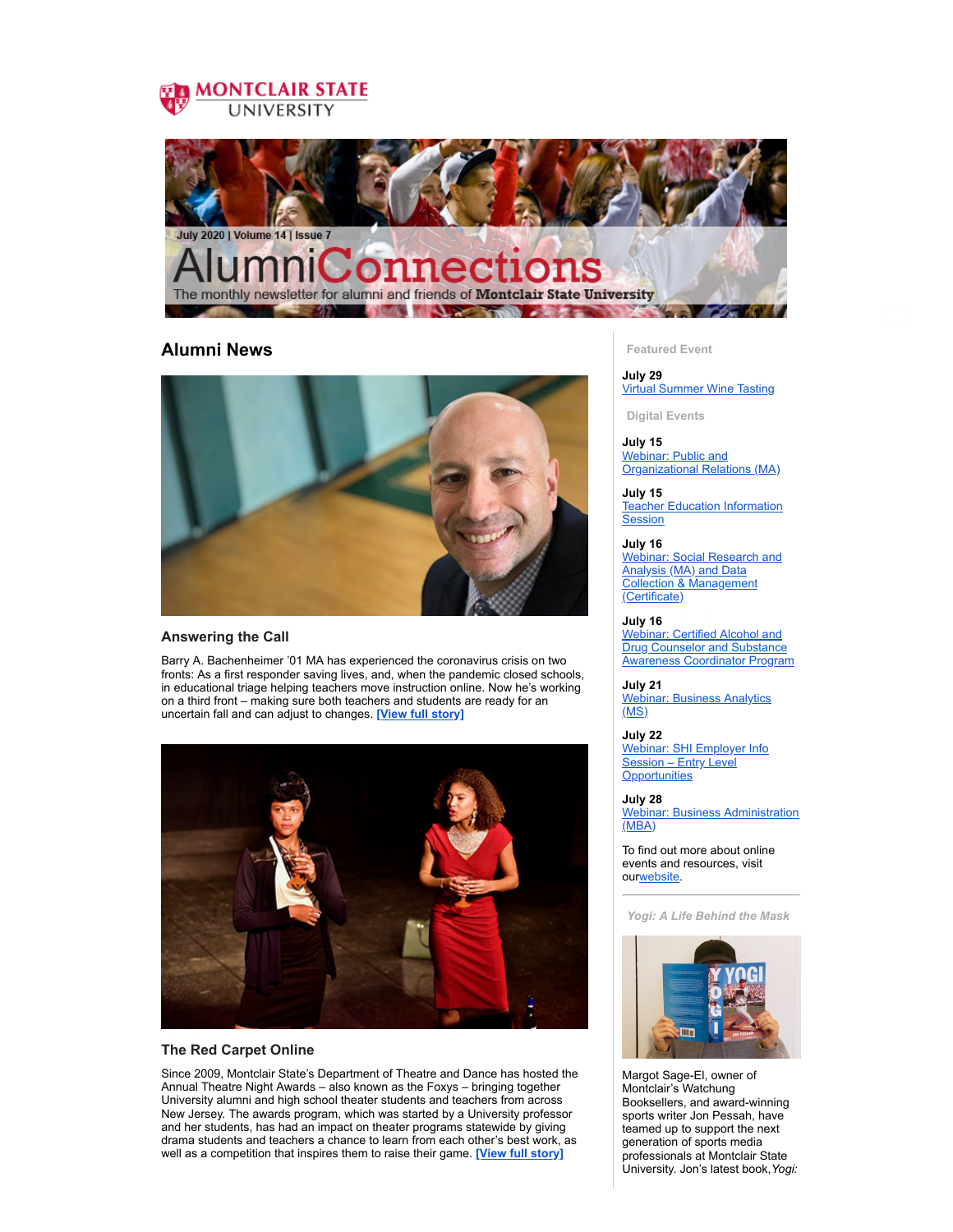## **University News**



### **A Laboratory for What the World Could Be**

As the country grapples with its long history of systemic racism and marchers take to the streets night after night to demand change, the Montclair State University community is coming together in support of each other and its commitment to social justice and equality. A home to first-generation students, students of color, students hard hit by the public health and economic toll of the coronavirus, as well as to scholarly experts in race, social justice, education and history, the University is positioned to lead the critical conversations of [transformational](https://montclairconnect.org/page.redir?target=https%3a%2f%2fwww.montclair.edu%2fsocial-justice-diversity%2fblack-lives-matter%2f&srcid=35281&srctid=1&erid=33404939&trid=debc43d5-5377-4c04-ac93-f638fdf714a5) change. **[View full [story\]](https://montclairconnect.org/page.redir?target=https%3a%2f%2fwww.montclair.edu%2fnewscenter%2f2020%2f06%2f18%2fa-laboratory-for-what-the-world-could-be%2f&srcid=35281&srctid=1&erid=33404939&trid=debc43d5-5377-4c04-ac93-f638fdf714a5)** Learn more about Black Lives Matter at Montclair State.



### **Crunching the Numbers on Disease**

With New Jersey reopening in phases, a mathematical model built by a Montclair State University professor forecasts how social distancing, testing and tracing can help policymakers understand how various approaches may work to curb the coronavirus. "The pandemic is certainly not over," says Professor Eric Forgoston, chairperson of Applied Mathematics and Statistics, echoing public health officials and the World Health Organization, which recently warned "the worst is yet to come." **[View full [story\]](https://montclairconnect.org/page.redir?target=https%3a%2f%2fwww.montclair.edu%2fnewscenter%2f2020%2f07%2f07%2fcrunching-the-numbers-on-disease%2f&srcid=35281&srctid=1&erid=33404939&trid=debc43d5-5377-4c04-ac93-f638fdf714a5)**

## **More University News...**

- [Expressing Thanks Through Music](https://montclairconnect.org/page.redir?target=https%3a%2f%2fwww.montclair.edu%2fnewscenter%2f2020%2f06%2f23%2fexpressing-thanks-through-music%2f&srcid=35281&srctid=1&erid=33404939&trid=debc43d5-5377-4c04-ac93-f638fdf714a5)
- **[Taking Care of Business](https://montclairconnect.org/page.redir?target=https%3a%2f%2fwww.montclair.edu%2fnewscenter%2f2020%2f06%2f25%2ftaking-care-of-business%2f&srcid=35281&srctid=1&erid=33404939&trid=debc43d5-5377-4c04-ac93-f638fdf714a5)**
- [365 Days of Pride](https://montclairconnect.org/page.redir?target=https%3a%2f%2fwww.montclair.edu%2fnewscenter%2f2020%2f06%2f30%2f365-days-of-pride%2f&srcid=35281&srctid=1&erid=33404939&trid=debc43d5-5377-4c04-ac93-f638fdf714a5)

## **Giving News**

*A Life Behind the Mask*, a compelling biography about the baseball legend and former Montclair resident, was recently released. Of course, Yogi's name is quite familiar on the Montclair State Campus, home to the Yogi Berra Museum and Yogi Berra Stadium – all found along Yogi Berra Drive. The University is also home to its nationally regarded School of Communication and Media and its rapidly growing program in sports communication. **[View full [story\]](https://montclairconnect.org/page.redir?target=https%3a%2f%2fwww.montclair.edu%2falumni%2f2020%2f07%2f09%2f209121&srcid=35281&srctid=1&erid=33404939&trid=debc43d5-5377-4c04-ac93-f638fdf714a5)**

#### **Career Corner**



*By Adam Mayer, MA, GCDF, CPRW, Director of Career Development The Center for Career [Services](https://montclairconnect.org/page.redir?target=https%3a%2f%2fwww.montclair.edu%2fcareer-services%2f&srcid=35281&srctid=1&erid=33404939&trid=debc43d5-5377-4c04-ac93-f638fdf714a5)*

#### **We've Got You Covered!**

The Office of Alumni Engagement is here to help you achieve your professional goals. If you are unemployed or considering a transition to a new career, we've got you covered. Please join us for a new series, hosted by the Center for Career Services, where you'll learn strategies to help you in your job search.

Upcoming Webinars:

- Red Hawk Resumes: Stand-Out! - August 4
- Cover Letters and Thank You Notes Made Simple - August 11
- Transferable Skills: What They Are and How to Market Them - August 13
- Applicant Tracking Systems: What You Need to Know for Your Job Search - August 20
- Job Interviews: What to Expect and How to Prepare - August 26

**[Learn](https://montclairconnect.org/page.redir?target=https%3a%2f%2fwww.montclair.edu%2fcareer-services%2fcurrent-students%2fevents-and-workshops%2f&srcid=35281&srctid=1&erid=33404939&trid=debc43d5-5377-4c04-ac93-f638fdf714a5) more** about these upcoming career webinars.

**Did you lose your health benefits? Augeo Benefits can help!**

If you just left your job for any reason and lost your job-based health coverage, you qualify for a Special Enrollment Period. This means you can enroll in a Marketplace insurance plan any time of year. You usually have 60 days from the day you lose your coverage to enroll. Speak with a licensed benefit counselor today by calling 888.807.3881 or get things [started](https://montclairconnect.org/page.redir?target=http%3a%2f%2fmsuaa.augeobenefits.com&srcid=35281&srctid=1&erid=33404939&trid=debc43d5-5377-4c04-ac93-f638fdf714a5) with a free online quote.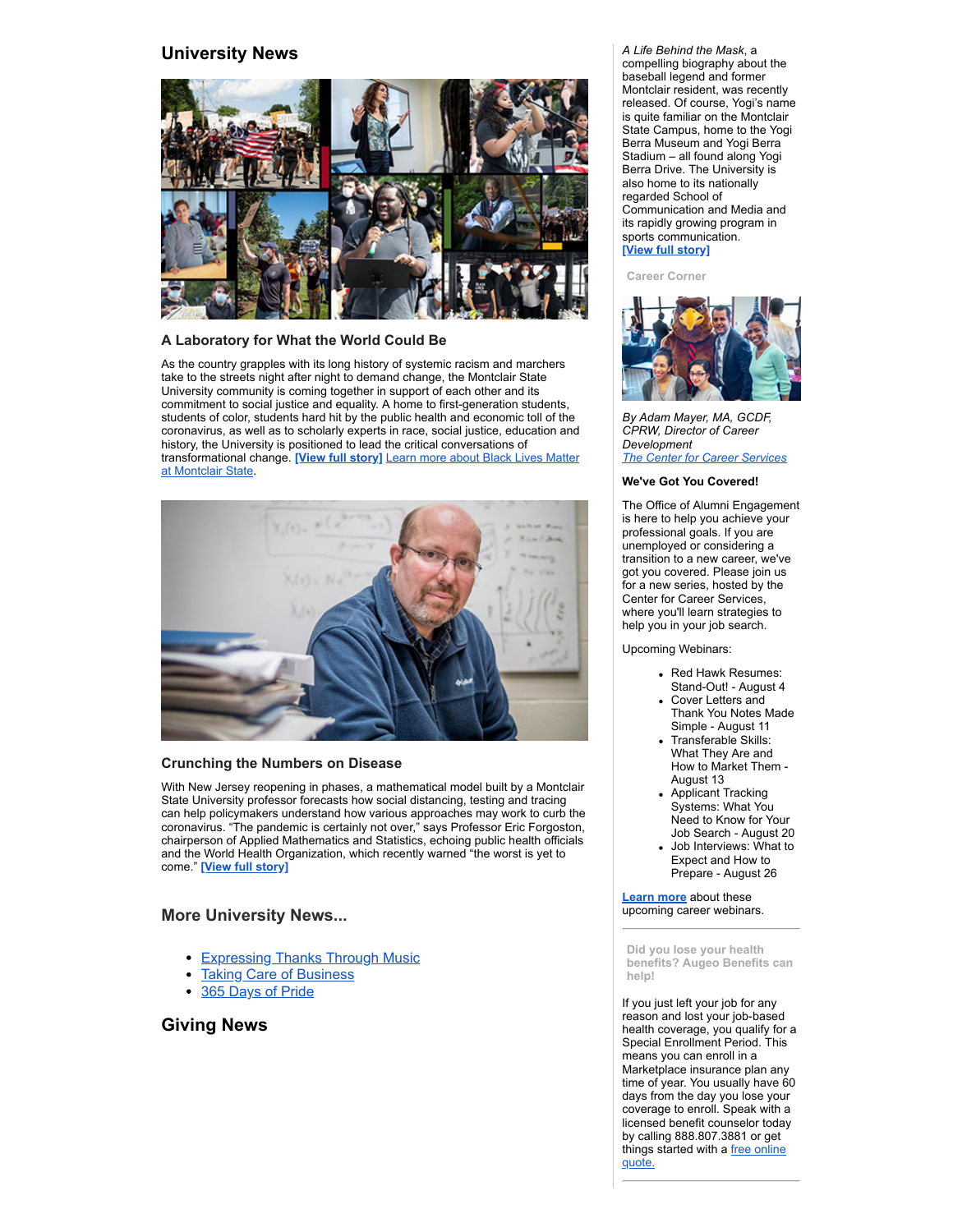

#### **Fostering Success**

It's not always easy to know what students have been going through when they enter the classroom. For many, the struggle is real, whether it's having enough to eat or having a place to live. For students who have grown up in foster care, the obstacles are especially challenging. "When in foster care, there's no primer on what to do," says Psychology Professor Deborah Fish Ragin. **[View full [story\]](https://montclairconnect.org/page.redir?target=https%3a%2f%2fwww.montclair.edu%2fmagazine%2fspring-summer-2020%2ffostering-success%2f&srcid=35281&srctid=1&erid=33404939&trid=debc43d5-5377-4c04-ac93-f638fdf714a5)**

# **Athletics News**



## **Sports Info Director Scala Honored with CoSIDA 25-Year Award**

Longtime Montclair State University Director of Sports Publicity Mike Scala was recently honored by the College Sports Information Directors of America (CoSIDA) with the organization's prestigous 25-Year Award. A 1992 graduate of the university who begins his 21st year this Fall, he served as Assistant SID in 1994 before moving on to stints in the Metro Atlantic Athletic Conference (MAAC) and Monmouth University before returning in November 1999. **[View full [story\]](https://montclairconnect.org/page.redir?target=https%3a%2f%2fmontclairathletics.com%2fnews%2f2020%2f7%2f2%2fgeneral-sports-info-director-scala-honored-with-cosida-25-year-award.aspx&srcid=35281&srctid=1&erid=33404939&trid=debc43d5-5377-4c04-ac93-f638fdf714a5)**

# **Alumni Spotlights**

#### **GEICO**

Did you know? GEICO is providing a 15% credit to policyholders through October.



**Exclusive Alumni Benefits through PerksConnect!**



Sign on to PerksConnect to find local and national deals and discounts! Search for event tickets, cash back rewards, and much more! You will be asked to sign on to access your alumni benefits. **[\[Learn](https://montclairconnect.org/page.redir?target=https%3a%2f%2fwww.montclair.edu%2falumni%2fbenefits-and-services%2fdiscounts-2&srcid=35281&srctid=1&erid=33404939&trid=debc43d5-5377-4c04-ac93-f638fdf714a5) more]**

#### **Working Advantage**



As alumni, you have exclusive access to the Working Advantage discount network which allows you to save up to 60% on ticketed events and online shopping. Access these discounts and get started today! **[\[Learn](https://montclairconnect.org/page.redir?target=https%3a%2f%2fwww.montclair.edu%2falumni%2fbenefits-and-services%2fdiscounts-2&srcid=35281&srctid=1&erid=33404939&trid=debc43d5-5377-4c04-ac93-f638fdf714a5) more]**

**Wilson's Family Saved \$2,998 in Vet Bills!**



Wilson needed emergency surgery after ingesting a tennis ball. Luckily Wilson's parents had Healthy Paws pet insurance, which covered 90% of Wilson's vet bills.

• #1 Customer-Rated Pet

Insurance

• Save up to 90% on Vet Bills • Comprehensive Accident &

Illness Coverage

• No limits on Claim Payouts